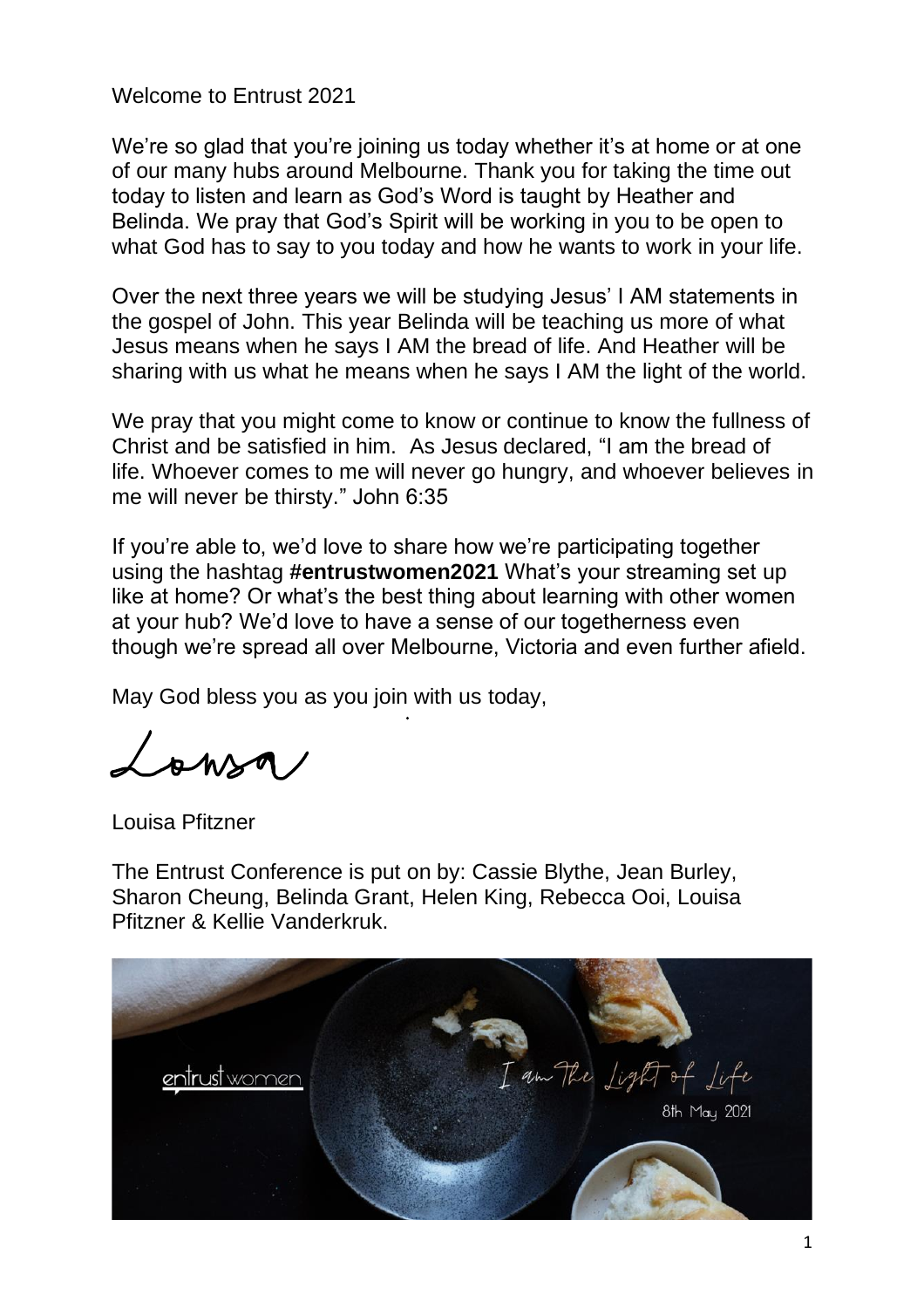# **Conference Schedule**

| $9.30$ am        | <b>Registration</b> | Registration will open at 9.30 am.                        |
|------------------|---------------------|-----------------------------------------------------------|
|                  |                     | If you're attending a hub there will be a couple of       |
|                  |                     | activities before the streaming starts.                   |
|                  |                     | Streaming starts at 10am.                                 |
| 10 <sub>am</sub> | <b>Session 1</b>    | Belinda Grant will be speaking on Jesus' claim :: I       |
|                  |                     | AM the bread of life (John 6)                             |
| 12.00 pm         | Lunch               | Please provide your own lunch whether you're at           |
|                  |                     | home or at one of the hubs.                               |
| 12.45 pm         | <b>Session 2</b>    | <b>Heather Reid</b> will be speaking on Jesus' claim :: I |
|                  |                     | AM the light of the world (John 9).                       |
| 2 pm             | <b>Farewell</b>     | The conference will wrap up.                              |
|                  |                     | Take care getting home and we'll see you next year.       |

## **Our Speakers**



**Belinda Grant** was first struck by the gospel as a kid, when her Dad sang her to sleep with hymns. She has had the privilege of sharing that Gospel in Children's and University ministry, and now to her four young kids.

She loves serving at her church, Grace Christian Community, along-side her Pastor husband Tim, and spends most of her (fairly limited) free-time writing Fantasy Fiction. Laundry is the bane of her existence.

She has a particular passion for seeing women engaging deeply with God's Word, and is so excited to see lives changed through the powerful truths of John 6.



**Heather Reid** is a mum of 2, grandmother of 6, and former physio. Her long-term passion has been helping women grow in Christ through both church and student ministry around Australia. After a varied career as Physio, Mum, Healthcare Educator and AFES Staffworker, she is currently completing doctoral studies while lecturing part-time alongside her husband, Andrew, at Evangelical Theological College of Asia (ETCAsia). This college is located in Singapore, where they share their apartment with a terrapin called JoJo.

She and Andrew will return to Melbourne in early July, after which Heather will take a part-time ministry role while she focuses on completing her thesis.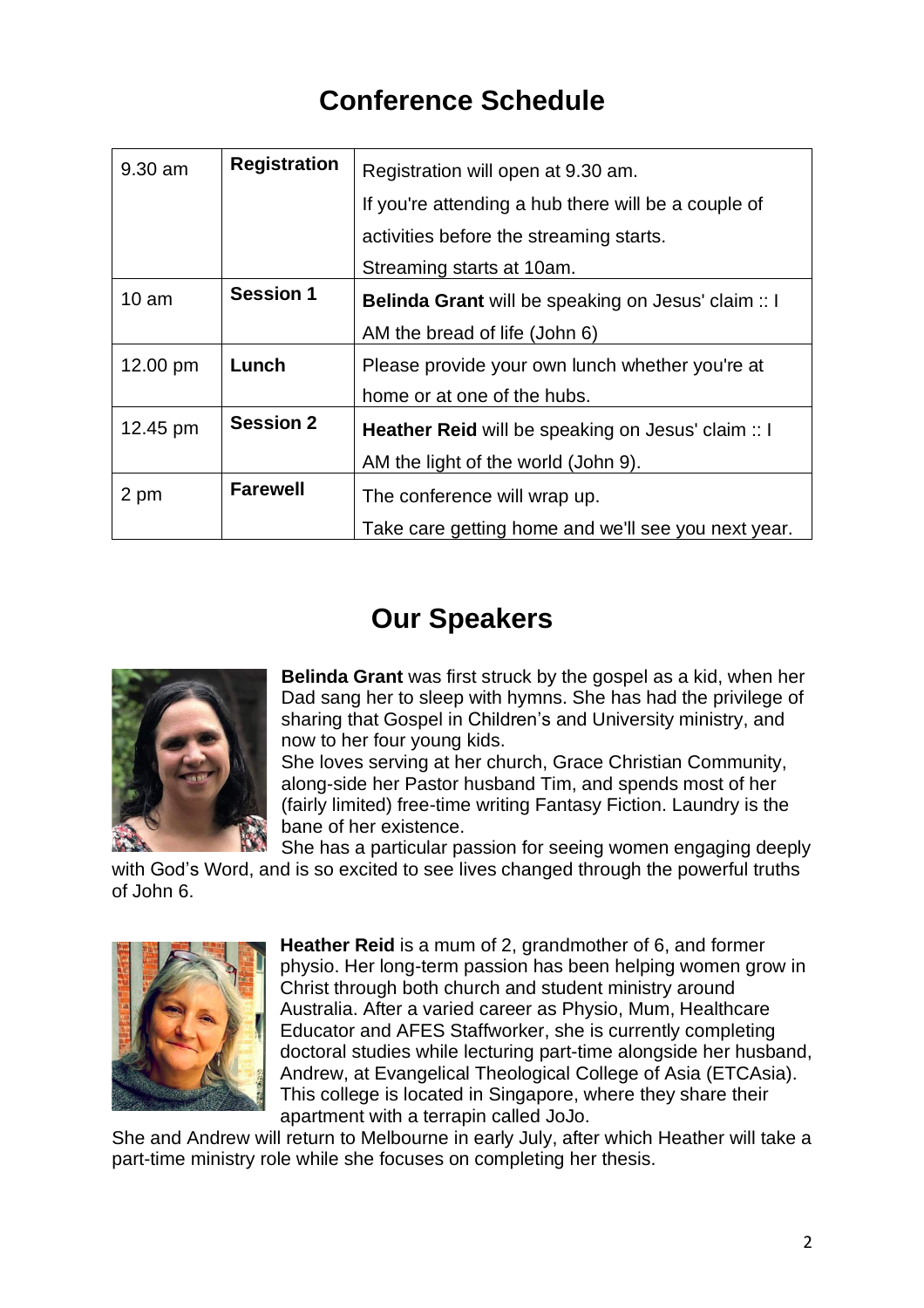# **Session 1 – Belinda Grant**

### **We Need Jesus: The Bread of Life – John 6**

Gifts:

We need Jesus because he alone offers eternal life.

We need Jesus because he alone is the bread of life.

We need Jesus, because he alone comes from the Father.

We need Jesus, because he alone offers a greater Salvation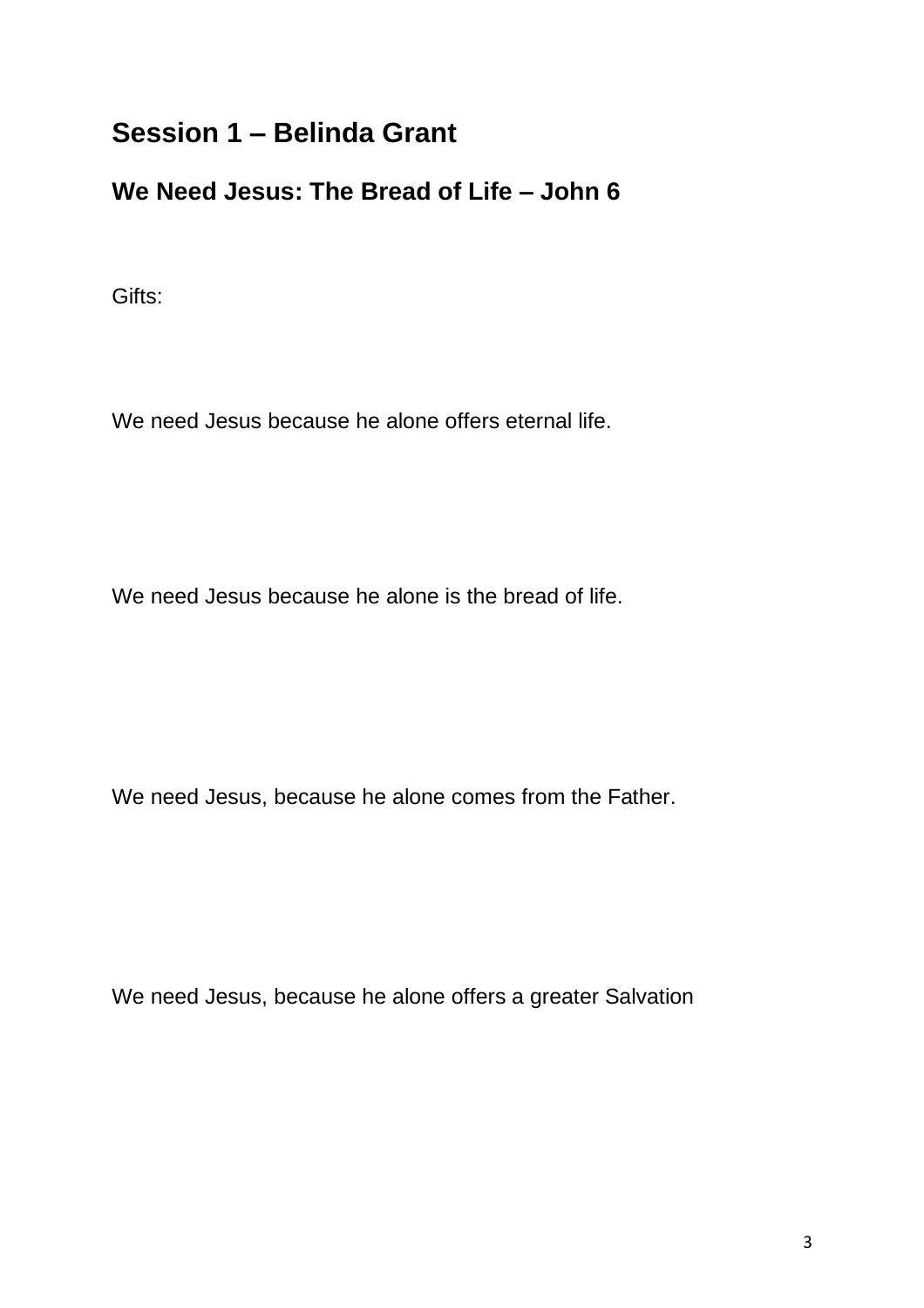**Conclusion** Two Reactions: Where else?

**Pause to Reflect**

## **Book Reviews**

*Devoted* by Tim Challies *In His Image* by Jen Wilkin *None Like Him* by Jen Wilkin *The Hiding Place* Corrie ten Boom

The Wandering Bookseller [www.wanderingbookseller.com.au/entrustwomen](http://www.wanderingbookseller.com.au/entrustwomen)  Discount Code: ENTRUST for 20% off.

## **Seminar Series**

Coming in term 3 2021. It would be great if you could get a group of women back together at your church for one of these training and teaching seminars, available on our [YouTube channel.](https://www.youtube.com/channel/UCmhe1vlM39QoNPXRdPTajhA) Details on our socials and via email.

# **Fundraising Partnership**

Name: Entrust Women Inc BSB: 033-038 Account number: 423923

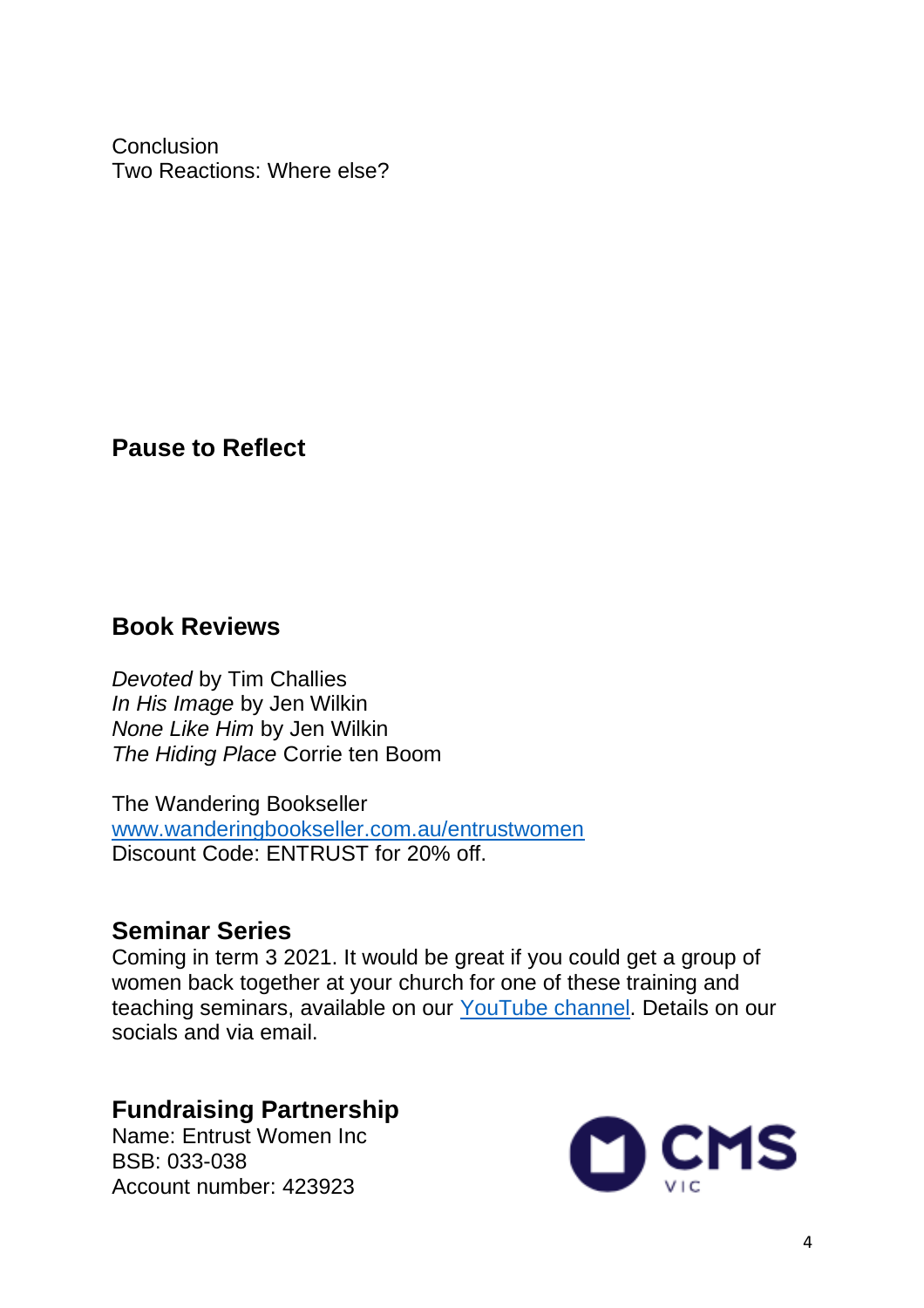# **Session 2 – Heather Reid**

### **I am the Light of Life: John 8:12—9:41 Finding Identity**

#### **A Question of Identity (John 8)**

The Claim: I am the Light of the World (8:12) (John 7:2 & 14; Leviticus 23:34)

A Claim to Authority (8:18-24) (Exodus 3:14-15)

A Question of Identity (8:25-30)

A Question of Belief (8:53--59)

#### **Light in Action (John 9)**

A Blind Man meets Jesus (9:1-7)

Questions about Authenticity (9:8-17)

- How can a sinner do such miraculous signs? (16)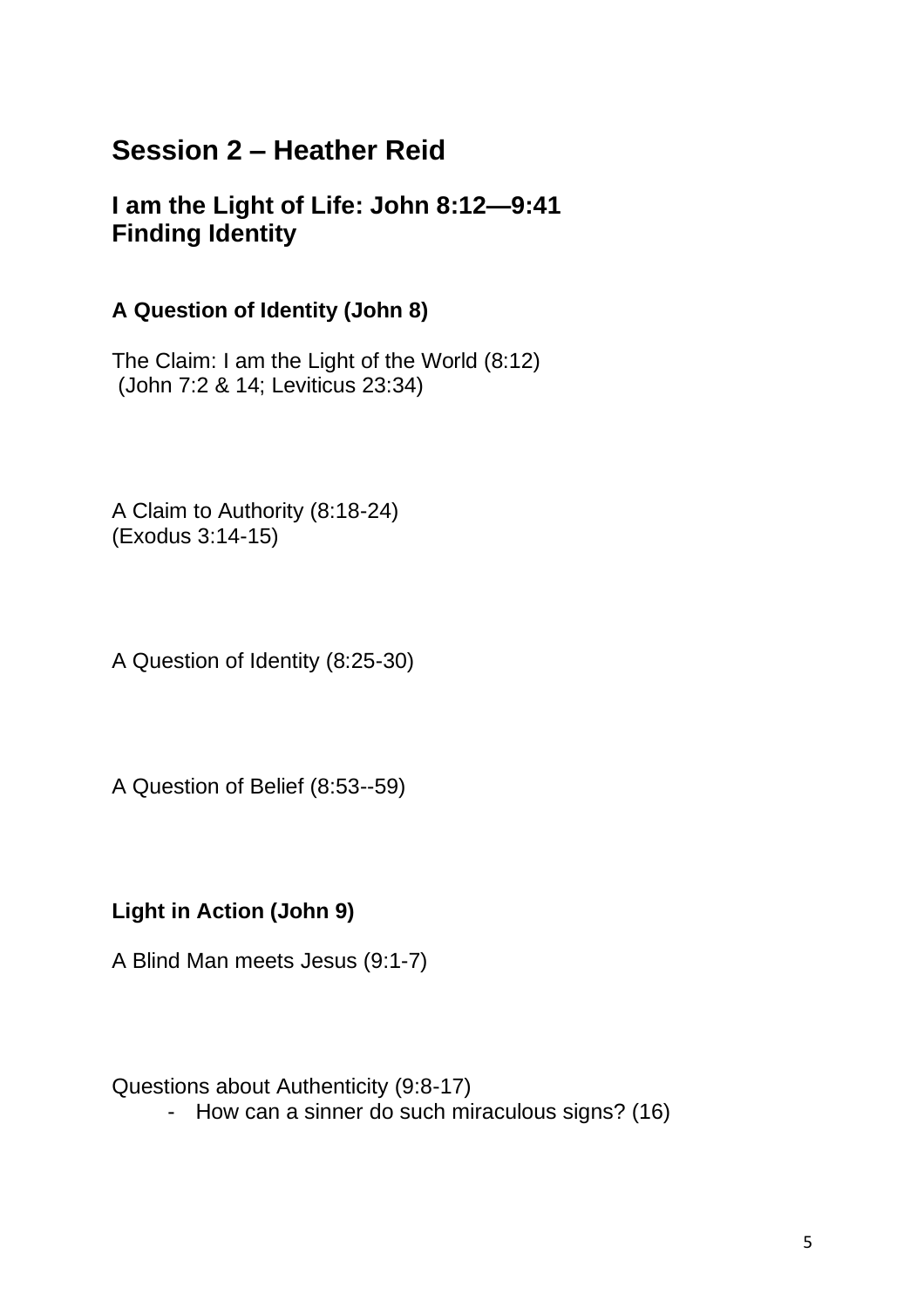Questions of Proof (9:18-27) - Is this your son (19)

- What did he do to you? How did he open your eyes? (26)

A Question of Belief (9:28-38) Jewish Teachers vs 'Blind' Man

1 John 1:5-7

### **Responding to the Light (9:39-41)**

- 8:12

# **Reflection questions**

### **I AM the Bread of Life**

- What are the things that distract you from focusing on or "feeding" on Jesus?
- What are some practical things you can put in place in your life and habits to help you reflect on what a wonderful gift Jesus is?